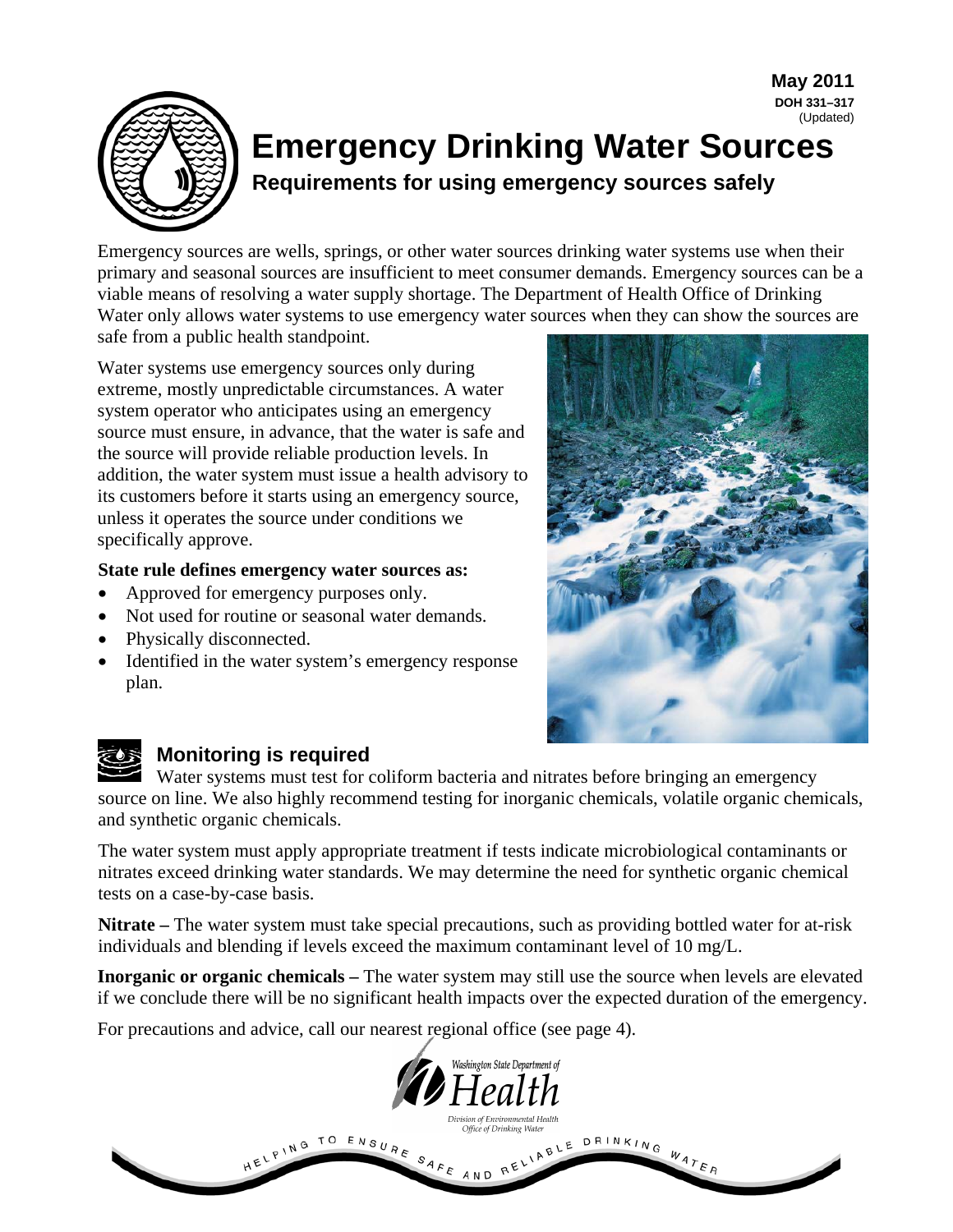### **Emergency sources in order of preference**

**1. The best** is water from an approved source, including an intertie with a neighboring water system.

- **2. Next** are unapproved groundwater wells with satisfactory coliform and nitrate test results.
- **3. Next** is water from wells or springs with unsatisfactory coliform and nitrate results. If the nitrate level exceeds the standard, the system must issue a health advisory and take special precautions.
- **4. Least preferred** is unfiltered surface water and groundwater under the influence of surface water (GWI). Systems may use these sources only as a last resort. They must issue a health advisory that will remain in effect until water is adequately treated.



**Groundwater wells –** The water system must monitor weekly for coliform unless it can document that the source is safe for continued use. If coliform is present, the water system must issue a health advisory and provide continuous disinfection.

**Potential GWI and springs –** The water system must monitor weekly for coliform. If coliform is present, the water system must issue a health advisory and provide continuous disinfection.

**Unfiltered surface water and GWI –** These sources are at higher risk for contamination. The water system must issue a

health advisory to remain in effect until the water system makes provisions for effective disinfection against viruses, bacteria and protozoa (3-log for *Giardia*, 2-log for *Cryptosporidium*).

# **Before using an emergency source**

**The water system should notify customers of water quality issues or changes in service that may occur while using the emergency source.** Even if the water is safe, changes in taste, color, or odor may concern consumers. An emergency plan can include the best ways to tell customers what to expect, and what the water system expects of them, before a water system has to use an emergency source.

**The water system should also review source facilities to find out what water quality issues it may need to address.** Even if there are no health-related concerns, aesthetic problems could occur if there are high levels of iron, lead or manganese; rust-encrusted casings, pumps and other rarely used equipment; or elevated turbidity.

#### **Preparing emergency source pumps, valves, gauges or other equipment**

**Flush** the source to waste, and not into the distribution system (about three casing volumes for a well). Water quality changes can occur when activating an emergency source due to flow reversals, different velocity gradients, suspension of accreted sediments, or increased corrosivity. You may need to flush the distribution system before initiating service from the emergency source, and possibly periodically throughout the time of the emergency.

**Disinfect** the source (use-accepted procedures such as those in AWWA Standard C654), then flush to waste again, to ensure chlorine residual is zero before collecting coliform and nitrate samples.

**Exercise** all valves and operational controls to ensure they function properly.

**Ensure** control systems do not waste water through reservoir overflows. This is especially important if the emergency source will operate manually.

**Assess** the area around the source for contaminants that may be present during the time the system expects to use the source. Protect the source from all contaminating influences (chemicals, oil spillage, livestock and so on) to the extent possible.

**Ask the Department of Ecology** if you need to get "emergency water rights" before using an emergency source. Ecology's staff directory is online at http://www.ecy.wa.gov/org.html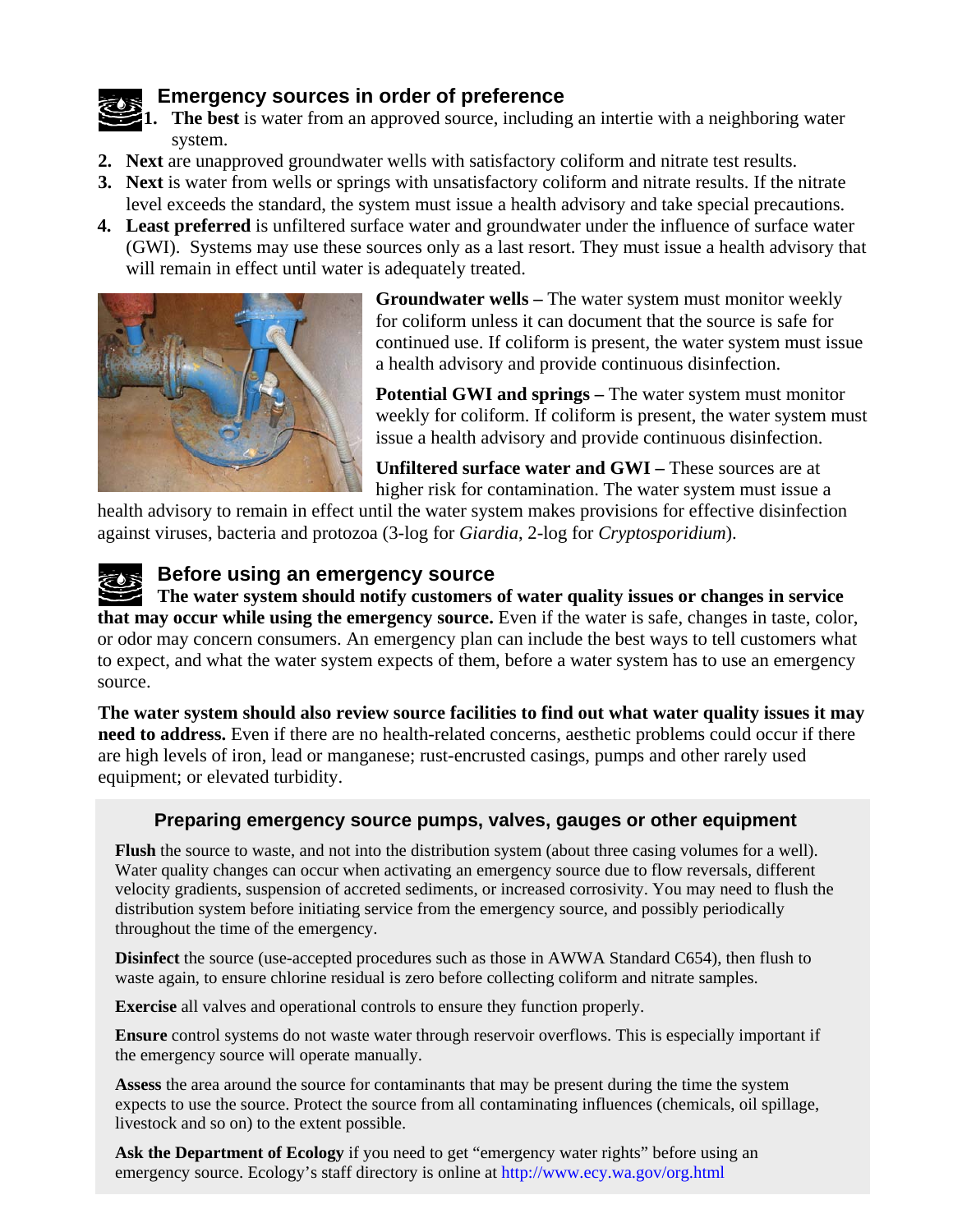

# **Health Implications**

A water system must use care when deciding whether to use an emergency source. It must test the water to ensure it meets drinking water health standards and treat it, as needed, to ensure it is safe.

#### **The main heath concerns are:**

**Microbiological contaminants –** Bacteria, viruses, and protozoa can quickly cause severe gastrointestinal illness, diarrhea, and dehydration. Surface water sources, groundwater directly affected by surface water, and shallow hand-dug wells are most vulnerable to microbial contamination. Activities near the wellhead can also contaminate groundwater (wells and some springs). Shallow, poorly constructed wells, or those recharged through porous rock formations, are especially at risk.

**Nitrates –** Special precautions are needed to protect unborn babies and children less than one year old.

**Interties with other utilities using unapproved surface or ground water sources** – This could occur if a water system uses an emergency intertie with an irrigation district, or any type of water provider that does not ordinarily provide drinking water.

**Primary inorganic contaminants** – Health effects depend on the concentration of the contaminant. They may be immediate or occur



only after long-term exposure. Test all emergency sources and take precautions if the concentration exceeds levels that may affect health during the period the system plans to use the source.

Potential health effects from exposure to elevated levels of organic, and some inorganic, contaminants are less acute than microbiological contaminants. Volatile organic compounds and certain synthetic organic compounds could affect health when consumed over long periods – usually many years. They are of less concern in source water used for short duration under emergency conditions.

# **Health Advisories**

If a water system must bring an emergency source online and the safety of the water is in question, it must issue a health advisory.

A health advisory tells customers how to stay healthy when their drinking water could be unsafe. It is issued when a water system, or state or local health officials, determines health risks are sufficient to advise customers to take action. For example, if a water system brings an emergency source online without all required sampling, the advisory would inform customers the water is not, or may not be safe to drink; list ways to protect health; and let them know the water system will notify them when it has water quality results.

Health advisories usually take the form of a drinking water warning, boil-water notice, or bottledwater order. We work closely with water systems to help determine when they need to issue advisories. In any event, a health advisory must be well thought out and provide very clear messages.

We have tools to help water systems prepare to issue a health advisory. Learning about health advisories, and how to issue one before you need it, will make the process easier. Fact sheets, brochures, and templates are online at [http://www.doh.wa.gov/ehp/dw/our\\_main\\_pages/dwflood.htm](http://www.doh.wa.gov/ehp/dw/our_main_pages/dwflood.htm)